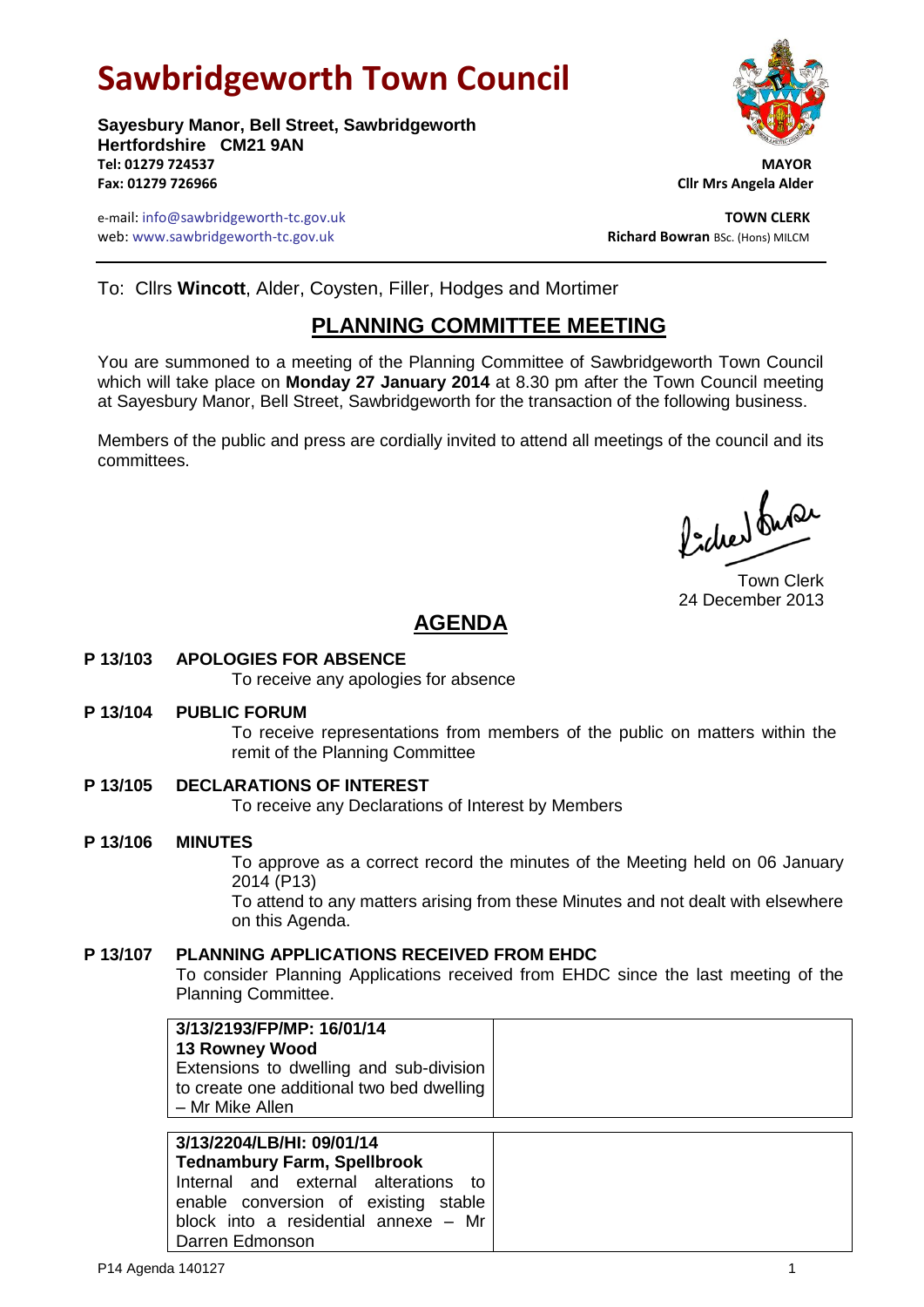| 3/13/2208/FP/HI: 09/01/14<br><b>Tednambury Farm, Spellbrook</b><br>Conversion of existing stable block into a<br>residential annexe including internal and<br>external alterations - Mr<br>Darren<br>Edmonson |  |
|---------------------------------------------------------------------------------------------------------------------------------------------------------------------------------------------------------------|--|
| 3/13/2212/FP/FM: 02/01/14<br>Parsonage Farmhouse, Parsonage<br>Lane<br>Replacement single and two storey side<br>extension - Mr Paul Avontuur                                                                 |  |
| 3/13/2249/FP/KH: 03/01/14<br>21 Knight Street<br>Revised proposal for the erection 1no. 4<br>dwelling approved under ref.<br>bed<br>3/13/1111/FP - Mr Andrew Passfield                                        |  |
| 3/13/2260/FP/FM: 10/01/14<br><b>Pishiobury House, Pishiobury Drive</b><br>Change of use of annexe from office to<br>1no. two bed dwelling - Mr David Harris                                                   |  |
| 3/13/2261/LB/FM: 03/01/14<br><b>Pishiobury House, Pishiobury Drive</b><br>Internal alterations to convert annexe<br>from office use of 1no. two bed dwelling<br>- Mr David Harris                             |  |
| 3/13/2264/FP/MP: 16/01/14<br>Sawbridgeworth<br>Club,<br><b>Football</b><br><b>Crofters</b><br>Erection 8 metre high fence - Mr Alan<br><b>Vickers</b>                                                         |  |
| 3/14/0001/FP/KH: 09/01/14<br><b>44 Pishiobury Drive</b><br>Two storey side and first floor rear<br>extensions, 2no. Juliet balconies and<br>new front canopy - Mr Gary Lunn                                   |  |
| 3/14/0018/PH/MP: 13/01/14<br><b>21 The Orchards</b><br>Single storey rear extension depth 3.5m:<br>Maximum height 3.7m: Eaves height<br>2.75m<br>(See attached letter)                                        |  |
| 3/14/0021/FP/SE: 16/01/14<br><b>19 Sayesbury Road</b><br>Replacement single storey<br>rear<br>extension - Mrs C Bloss                                                                                         |  |
| 3/14/0057/FP/SE: 20/01/14<br>2 Linwood<br>Two storey side and single storey rear<br>extensions - Mr Lance Spring                                                                                              |  |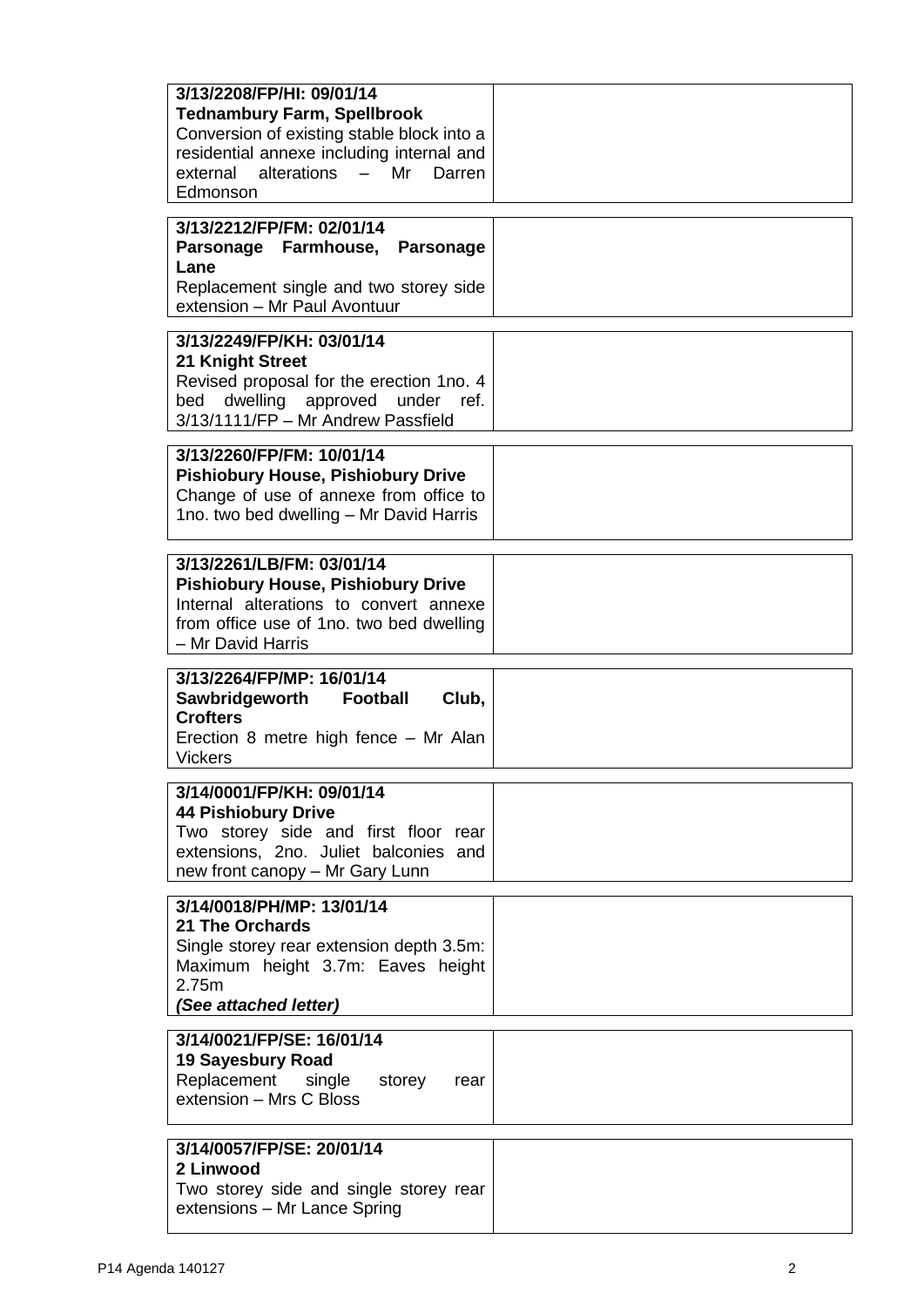## **P 13/108 LATE PLANNING APPLICATIONS**

To deal with Planning Applications Notifications from E.H.C (if any) following the publication of this Agenda and received before 23 January 2014.

| P 13/109 | <b>PLANNING DECISIONS MADE BY EHDC</b><br>To receive Planning Decisions from EHDC<br>(The Town Council's comments are shown in brackets)                                                                                                                                                                                                                                |                                                                                                                                                  |
|----------|-------------------------------------------------------------------------------------------------------------------------------------------------------------------------------------------------------------------------------------------------------------------------------------------------------------------------------------------------------------------------|--------------------------------------------------------------------------------------------------------------------------------------------------|
|          | 3/13/1770/LB<br>The Gardens, 2 Great Hyde Hall, Hatfield Heath<br>Road<br>Proposed rooflight                                                                                                                                                                                                                                                                            | <b>WITHDRAWN</b><br>(No comment)                                                                                                                 |
|          | 3/13/1929/FP<br>H & B Autos, London Road, Spellbrook<br>Demolition of existing building and erection of Granted<br>replacement car sales office and car preparation<br>bay                                                                                                                                                                                              | (No objection)                                                                                                                                   |
|          | 3/13/1976/FP<br><b>Little Beazleys, West Road</b><br>Demolition of nissen hut and replaced with a three<br>bay cart shed                                                                                                                                                                                                                                                | Granted<br>(No objection)                                                                                                                        |
|          | 3/13/1977/LB<br><b>Little Beazleys, West Road</b><br>Demolition of existing curtilage listed nissen hut Granted<br>and replaced with 3no. bay cart shed                                                                                                                                                                                                                 | (No comment)                                                                                                                                     |
|          | 3/13/2023/FP<br><b>39 Barnard Road</b><br>Single storey side and two storey rear extension                                                                                                                                                                                                                                                                              | <b>Granted</b><br>(No objection)                                                                                                                 |
|          | 3/13/2027/FP<br><b>Central Surgery, Bell Street</b><br>Alterations to the existing surgery building and a<br>new build two storey extension. Works include the<br>reconfiguration of the existing internal layout,<br>alterations to windows and doors, reorganisation of<br>the site boundary, works of hard landscape and<br>reconfiguration of the existing car park | WITHDRAWN<br>(No objection)                                                                                                                      |
|          | 3/13/2030/FP<br><b>10 Newton Drive</b><br>Conversion of garage to habitable accommodation                                                                                                                                                                                                                                                                               | <b>Granted</b><br>(No objection)                                                                                                                 |
|          | 3/13/2032/FP<br><b>Eversley, London Road</b><br>Sub division of existing building into 2no. 3<br>bedroomed houses and the erection of 2no. 4<br>bedroomed dwellings with associated landscaping<br>and access                                                                                                                                                           | <b>WITHDRAWN</b><br>(No objection to the conversion of<br>Eversley but OBJECT to the<br>erection of 2no. 4 bedroomed<br>dwellings with terraces) |
|          | 3/13/2041/FP<br><b>23 Vantorts Road</b><br>Single storey rear extension                                                                                                                                                                                                                                                                                                 | <b>Granted</b><br>(No objection)                                                                                                                 |
|          | 3/13/2044/LB<br><b>23 Vantorts Road</b><br>Erection of single storey rear extension following<br>demolition of existing extension. Insertion of ground<br>floor windows to rear and side elevations and<br>blocking up existing windows. Internal partition                                                                                                             | <b>Granted</b><br>(No comment)                                                                                                                   |